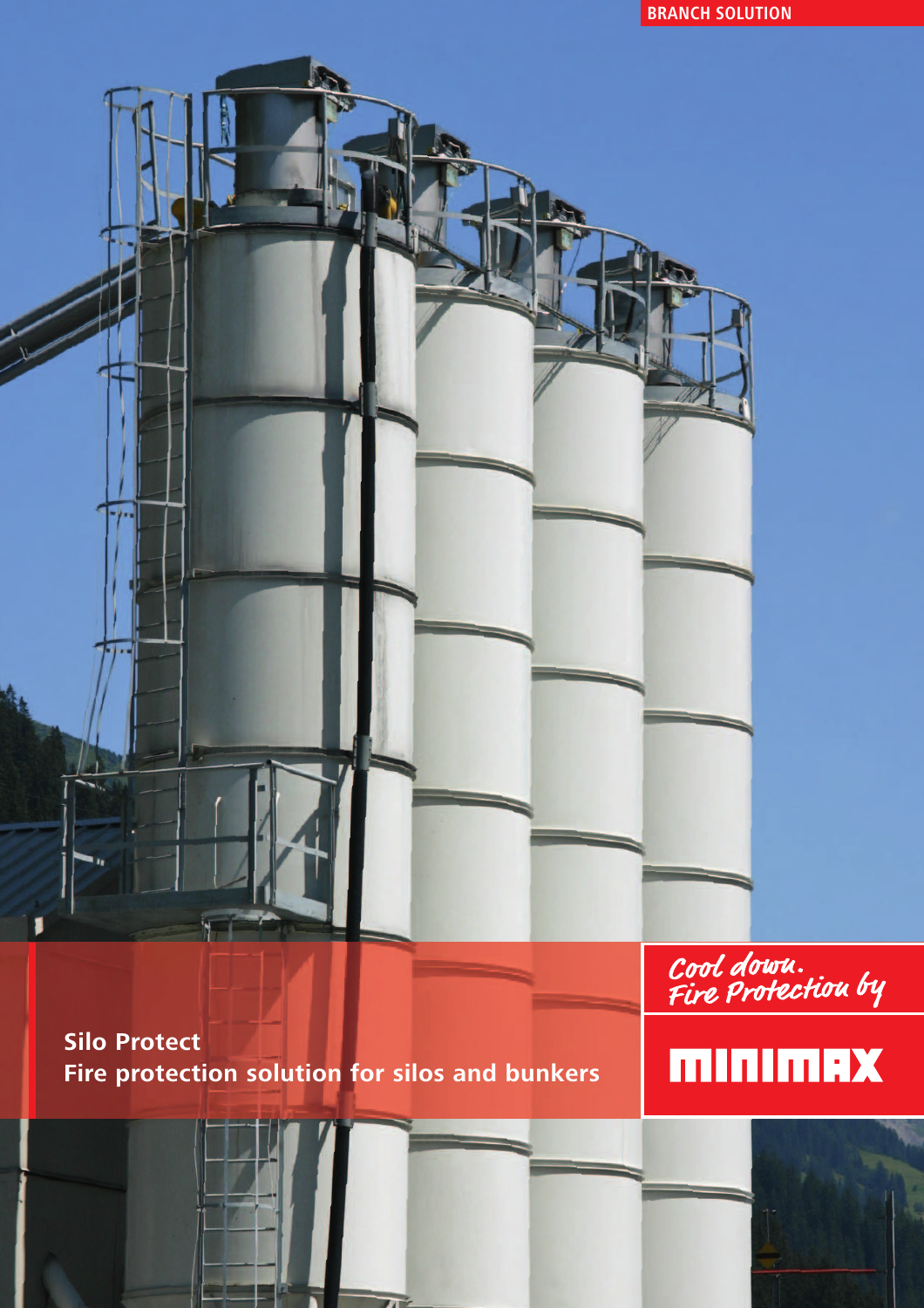## **Automatic**<br> **automatic**<br> **automatic**

### **Risk**

When wood-based panels are manufactured, highly combustible material is generated during the production process and is transported to enclosed silos or bunkers.

Mechanical discharching, conveying or preparation devices are all potential ignition sources. In the vicinity of the discharge screw conveyers in silos or at the bearing of the needle rollers in bunkers friction and overheating of material can cause a deep seated unrecognisable smouldering fire.

Ignition sources carried in through the feed opening also present a potential fire risk. This is safely controlled with our spark detection and extinguishing system.

Another possible cause of fire is self ignition arising from the biological decomposition process.

When a concealed, smouldering fire spreads to a surface area and is exposed to oxygen, it can quickly develop into an open fire that can destroy the entire machine. Under certain conditions, it can even lead to an explosion.

The high concentration of fine particles and carbon monoxide, and the often existing high relative humidity make it difficult to detect incipient fires inside silos or bunkers.

This volatile combination of high fine particle concentration and relative humidity has made early fire detection extremely difficult up until now.

In the past, only temperature detectors could be used under these extreme environmental conditions. These could only detect a fire with an open flame, which caused considerable delay in the extinguishing procedure, thus enormously impeding extinguishing activities.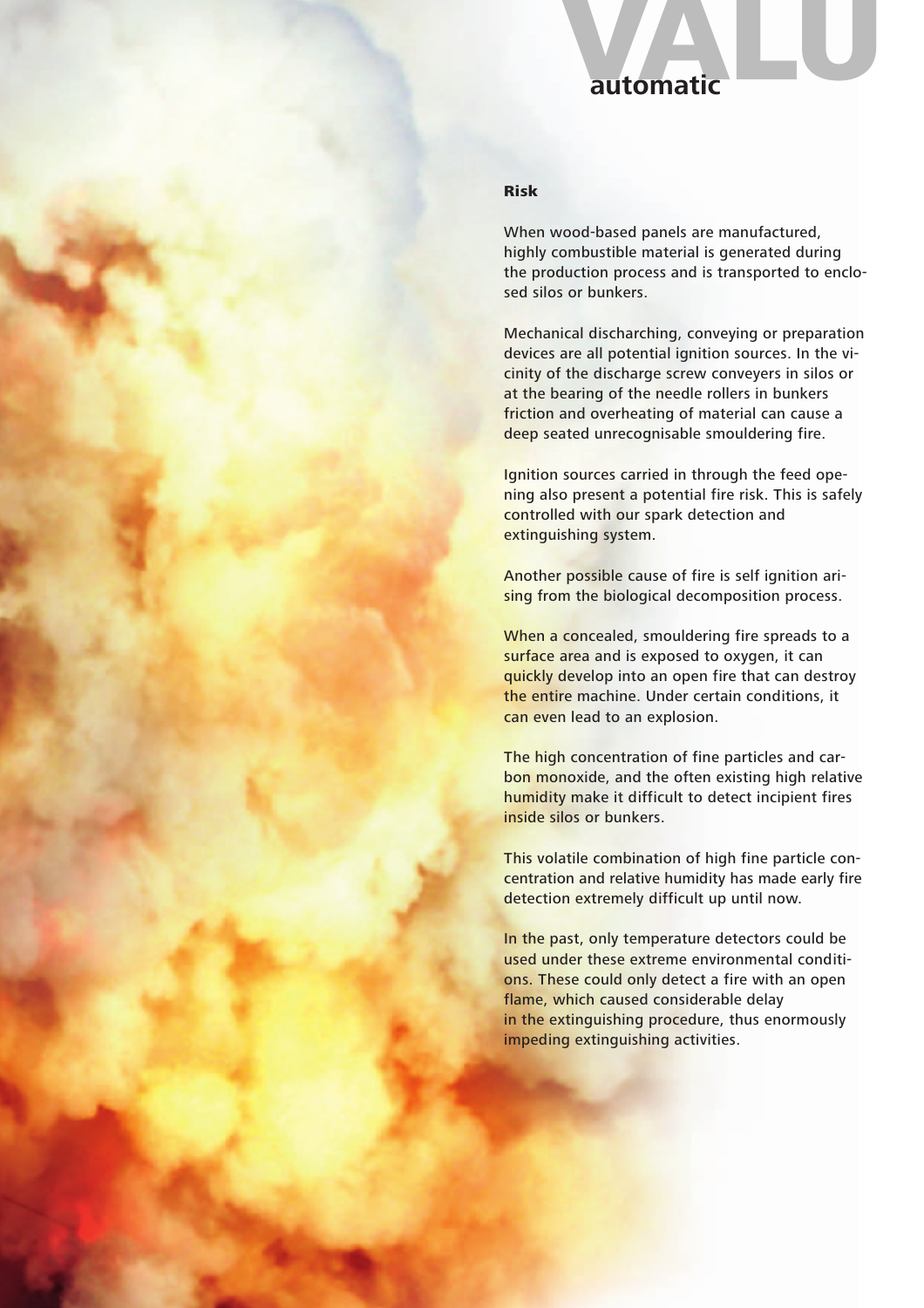

In order to early detect this fire risk, a system has been developed in various pilot plants that meets these special requirements. The HELIOS AMX5000 aspirating smoke detector, already in use in other areas, has been successfully applied here by Minimax using a combination of filters and dust separators.

The HELIOS AMX5000 aspirating smoke detector continuously takes air samples from the silo or bunker area. These air samples are tested for carbon monoxide and smoke particle content. When several freely adjustable concentration values are exceeded, an alarm is activated and a fire extinguishing system may optionally be triggered.

A specially developed filter removes the large particles from the air-dust mix that is sucked into the bunker. The fine particles and water are then removed in another procedure.